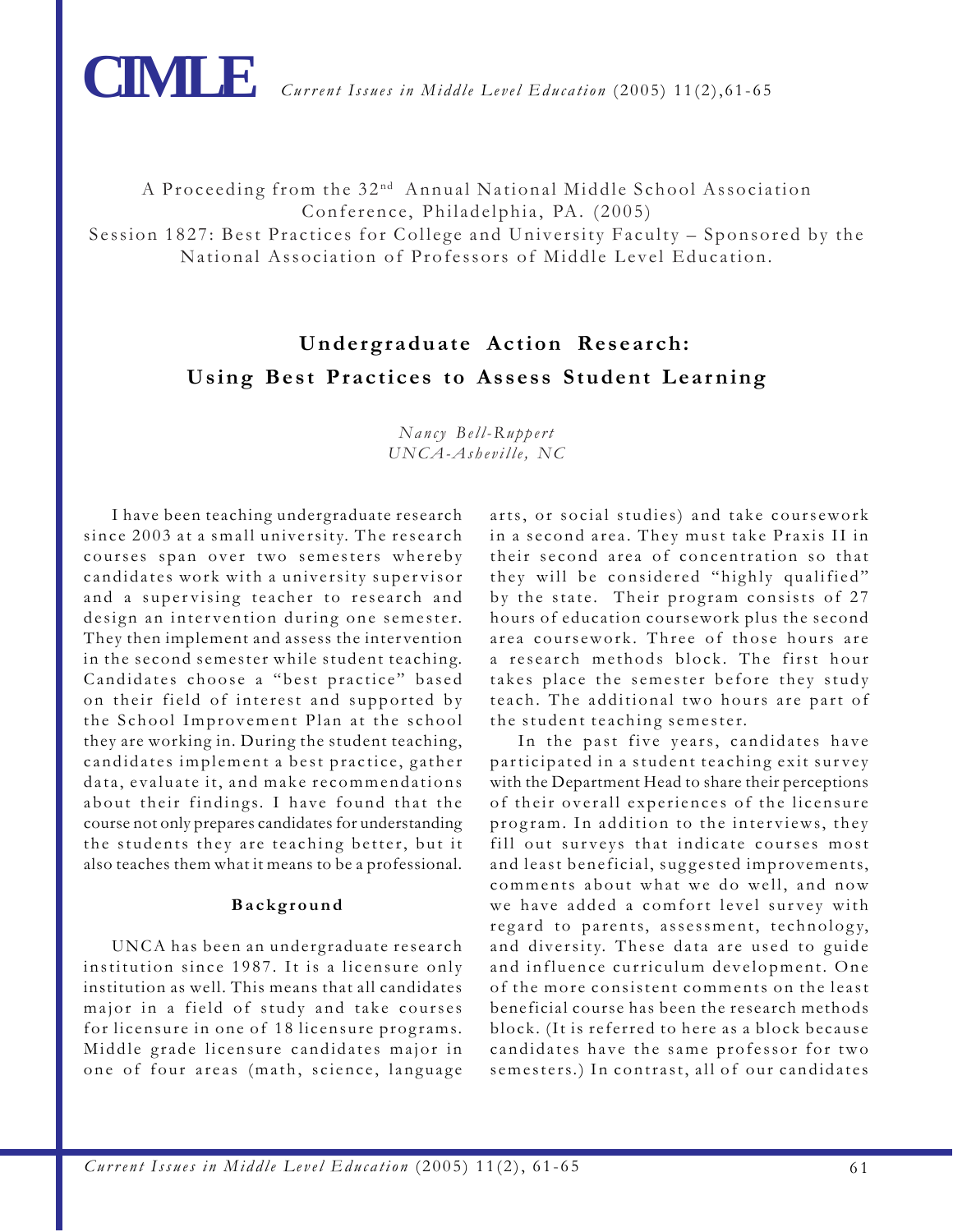are "comfortable" or "very comfortable" with assessing students.

Two years ago, one of the research instructors started giving a survey to identify the benefits of the research experience to candidates after they finished their research presentation. (All candidates present the results of their research at an Undergraduate Research Symposium, held on campus every semester.) They found that candidates had a much more favorable report of their research once it was finished and they had had the opportunity to share their results.

With these two issues in mind (least useful, and more favorable replies after the presentation), I decided to approach the class differently. Instead of talking about research and research methods, I presented the curriculum through the lens of assessment and knowing who the children are, and knowing whether what is happening in the classroom is making a difference. I used the same material, I just looked at it through a different "lens". The results of this approach follow.

### **Undergraduate Research at UNCA**

Undergraduate candidates at UNC-Asheville engage in action research by taking two courses. They ask, design and answer questions which are specific to a classroom and seek to arrive at solutions which can be used to evaluate and improve teaching and learning (McGlinn, 2005). I began studying the current co-hort last spring after presenting action research as a means of assessment. Their first semester course involved choosing a topic, collaborating with their cooperating teacher, reviewing literature about their topic, and planning a methodology. We used Sagor's (2000) action research book. Candidates used peer editing, wrote and rewrote introductions, researched, wrote and re-wrote reviews of literature, and I worked with them one-on-one to design their study. At the end of the semester I asked candidates to reflect

on how or if their view of research changed from the beginning of the semester.

*Results.* Ten members in the class responded to the question. I asked them how their view of research had changed and then I coded their responses to look for similarities. Eight of the ten candidates indicated that their view had changed. Six of the participants shared that they viewed research in a more positive light. They said, "It is more personal than my previous experiences;" "I find myself reading the research for pleasure," and "I like it." "It is more interesting," and "I am not as intimidated as I was." Two members responded with, "It's what you [are supposed to] do," and "I see this as a new way to look at research." This notion of professionalism and inquiry indicated a different view from how they first perceived research. My favorite comment was, "it [research] will be used instead of created." These responses suggest that approaching research as an assessment process could influence their perceptions of research.

This semester the same candidates are student teaching. I am their instructor for the second research course. During this semester they have implemented and are now analyzing the results of at least three different instruments that they used to examine their question. I have presented simple strategies for displaying data, and have met with them individually to show them how to analyze survey data, how to present grade data without running a t-test, and how to code anecdotal notes and interview data. Analyzing surveys, grade data, interview questions, and anecdotal notes has given them insight into the attitudes of their students, how their students have responded to interventions, and has given them a taste of research. They have also had the opportunity to share their experiences with candidates who are in their first half of the research block. This week they are peer-reviewing one another's Section IV, presentation of data.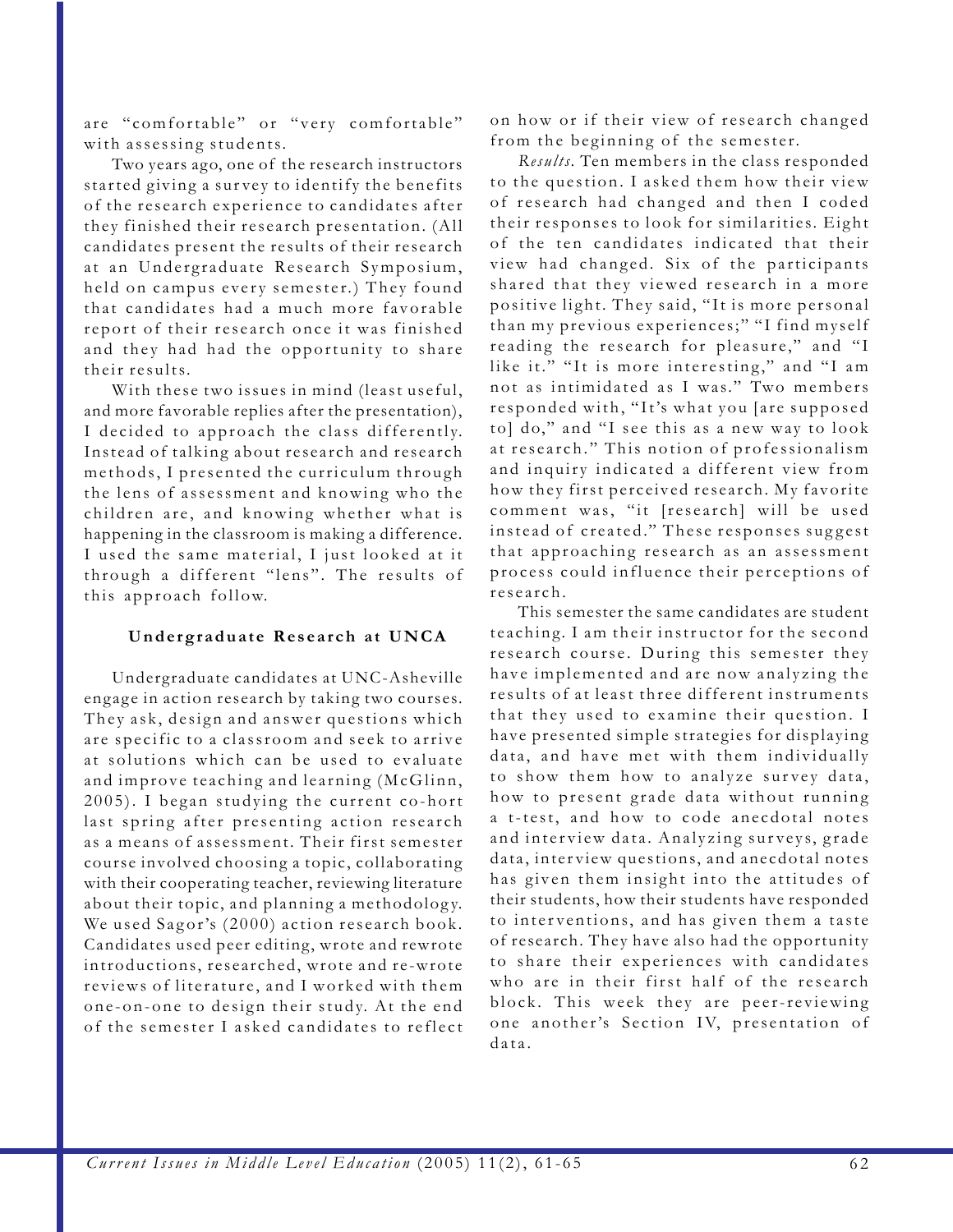Now that they have implemented their study and are seeing results, I asked them to reflect again on how their view of research had changed.

*Results.* Twelve of the 15 members of the class responded to the anonymous question, "What is your view of action research since you have been doing your research project?" Their responses ranged from loving it to finding that it is too much work. Table 1 indicates the breakdown of their responses.

**Table 1: Candidates' Responses to Implementing Action Research During Student Teaching (N=12)**

- **"I love research."n=4 "I see the value of it." n=3 "I have struggled with it." n=5**
- **"It is too much work." n=3**

There were three responses to being too much including: "publishing and reporting is a lot of extra work, I would rather participate in casual reflections;" and "it's a lot of work;" and "it has been very difficult to keep up with considering all the other things we have to do."

A second group of comments reflected candidates who struggled with the process: "It is important however, it is difficult to do and keep up with." And, "I wasn't able to give it the attention it deserved;" "The methodology put demands on my time that I would have rather used elsewhere;" and "It is hard to analyze lots of data." One other response was, "It was very useful, but I feel overwhelmed by the amount of data I have produced." These responses suggest that some candidates may have chosen data collection that was too time consuming to their regular day.

A third group of responses indicated that candidates valued the experience. "Action research looks for ways to improve your teaching and the quality of my students' learning" was one response, and "Action research held me accountable to use specific forms of assessment." A third response was, "It allows you to see the direct impact of what you are trying to learn or teach."

The most fun to read were the responses that indicated that some candidates have been inspired: "It has been wonderful," and "It is so much more helpful," and "It's a great feeling to know that I may be doing something to influence how others learn." Finally, one candidate said, "I have enjoyed it and I think it's a great way to see my impact on student learning."

## **Conclusions**

Collecting data over time as these candidates develop as professionals suggests that action research benefits some candidates and frustrates others. I believe my role as a teacher is to now determine how to work with those who were frustrated compared to those who had no problem implementing their studies. Action research is a different way of approaching research and assessment. As educators of future teachers we need to find ways to create experiences that will prepare our future teachers for assessing their impact on student learning.

I believe those of us who prepare middle level teachers need to consider making the field placement experiences of our candidates deeper by implementing a sustained assessment experience. Based on our experiences of working with undergraduates in a three hour (spread over two semesters) course, I suggest the following considerations while creating an undergraduate research course.

First, start with a team of planners to research what has been done and how it will fit into your own program. You may be tempted to attach undergraduate research to an existing course. I have found that the experience, though better than nothing, is usually watered down. If we want our undergraduates to be leaders in the field of education, we must prepare them for leadership experiences. Those of us who teach undergraduate research meet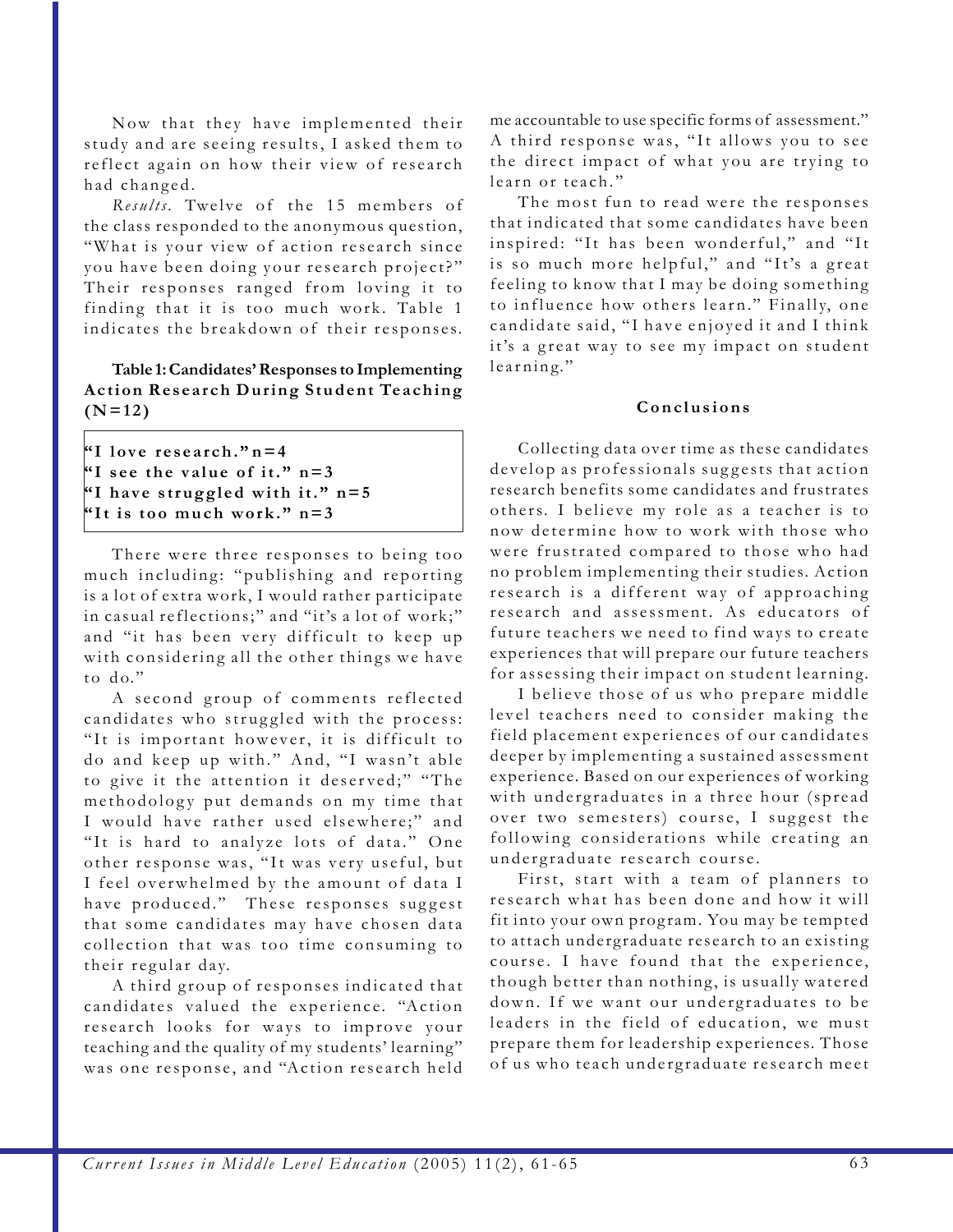every semester to reflect on the experience, and we add more resources to our undergraduate handbook. We have had lively discussions on the differences between qualitative research, quantitative research, and action research. We have shared articles and discussed whether or not to use a textbook. We all use the same scoring rubrics, we all use peer evaluations, and we all meet with our candidates individually to help them with their projects. At the end of each semester we reflect on the quality of our students' presentations, share activities we do in the class, and update the handbook so that all the candidates are getting a similar experience. We work as a team, modeling for our candidates colleague collaboration.

Second, our students struggled with APA formatting and the difference between a research study and a study that references research in the first semester. Because of this, we decided to propose a plan of action across all licensure programs. This year the education faculty implemented APA and research studies in all our education classes. We believe that this focus will prepare our candidates so that by the time they reach the methods block, they won't have to learn these skills. This semester I saw students in two of the research classes (including mine) struggling with ways to display data. After meeting with each of my students, I took a summary of our approaches and shared them with another research class that was having similar problems. The summary data from our class will be helpful to others. We will be brainstorming ideas of how to help our candidates with this at the end of this semester.

Third, my colleagues and I have found that when candidates choose a similar intervention this provides them with a focus group to share research, methodology ideas, and reflection. Three math candidates are all looking at grouping in the classroom and its affects on motivation and academics, two candidates are looking at the impact of involving parents. I did group my students according to their licensure fields. One of our struggles is that candidates may tend to keep reviewing the same strategies. As a group of professors, we are trying to

help them "get outside the box" by looking at common topics through different lenses. However, study skills, note taking skills, and higher order thinking skills are very important strategies that our candidates want to research.

Fourth, candidates must have the presentation experience. All of the candidates have been able to analyze their data and are presenting the results of their studies at the Undergraduate Research Symposium. (Research projects are presented in fields other than education at this time.) Afterwards we celebrate the completion of their licensure program. Our university values undergraduate research, but we as educators need to value the efforts and experiences our candidates are participating in. By sharing our research, we are modeling best practices of professional development. I have taken my students to conferences to present their data and it adds to their own professionalism. Completing an undergraduate research project is much more in-depth than sharing our projects. I believe that undergraduate research will help train our future leaders in education.

### **Final Thoughts**

Sagor (2000) describes action research as an empowering experience. He talks about the value of action research in guiding teachers as well as schools in improving learning of children. Engaging in this type of systematic reflection about teaching is also one of the five core propositions for accomplished teachers according to the National Board for Professional Standards (PBPTS, 2005). In addition, the authors of *This We Believe* (2003) state the importance of knowing the students in a classroom and using best practices to make a difference in their lives. Furthermore, classroom research meets our state Core Standard 5: "Teachers are reflective about their practice; teachers analyze the impact of teaching on student learning" (NCDPI, 2005). And while NMSA (2005) supports teaching candidates about planning, teaching, and assessment, they do not specifically challenge middle level educators who are preparing middle level educators to engage in action research as a reflective